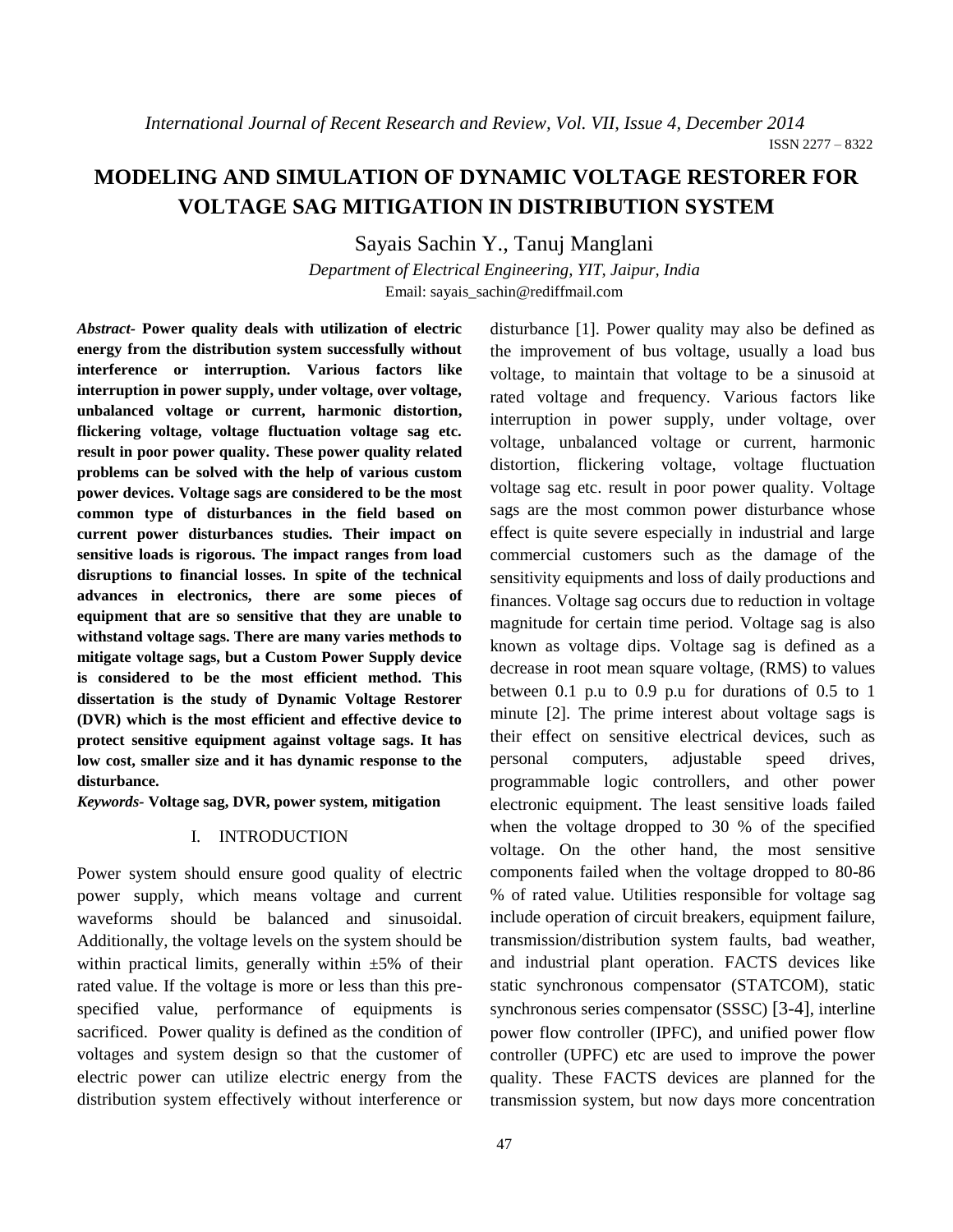is on the distribution system for the improvement of power quality; these devices are customized and known as custom power devices. The superior custom power is dynamic voltage Restorer (DVR).

The power circuit of DVR shows in fig.1 consist of five main essential components [6]; Storage Devices, Voltage Source Inverter (VSI), Passive Filters, By-Pass Switch, Voltage Injection Transformers

#### II. CONSTRUCTION AND WORKING OF DVR



Fig.1. Power Circuit of DVR

The basic idea of DVR is that by means of an injecting transformer a control voltage is generated by a forced commuted convertor which is in series to the bus voltage. A regulated DC voltage source is provided by a battery which acts an energy storage device [5]. Under normal operating conditions when there is no voltage sags, DVR provides very less magnitude of voltage to compensate for the voltage drop of transformer and device losses. But when there is a voltage sag in distribution system, DVR will generate a required controlled voltage of high magnitude and desired phase angle which ensures that load voltage is uninterrupted and is maintained. The DVR is capable of generating or absorbing reactive power but the reactive power injection of the device must be provided by an external energy source or energy storage system. The response time of DVR is very short and is limited by the power electronics devices and the voltage sag detection time. The expected response time is about 25 milliseconds, and which is much less than some of the traditional methods of voltage correction such as tap-changing transformers.

#### III. MODELING OF DVR IN MATLAB

To validate the implementation of DVR, a MATLAB simulation is carried out. Fig. 2 shows a block diagram which represents three phase, 11kv, 50 Hz source voltage having Phase-to-phase RMS voltage of 11000 V, source resistance of 0.8  $\Omega$ , source inductance of 16.5e-3 H, with distribution line R,L parameters as R=0.8929 ohm and L=16.58e-4 H. Three phase to ground fault has been created on distribution line. Fault timing can directly be defined from the dialog box or by applying an external logical signal. Firstly the simulation was done without DVR and a three phase fault is applied to the system at point with fault resistance of 4 ohm and for time duration of 0.2 sec to 0.7 sec. Fig.3 shows both volatge and current waveforms on occurrence of L-L-L-G fault in the system. The second simulation model has been developed for the same system as discussed above but now a DVR is introduced at the load side to compensate the voltage sag occurred due to the three phase to ground fault. Fig. 4 below shows that the voltage profile has been compensated during the fault time by using the proposed DVR model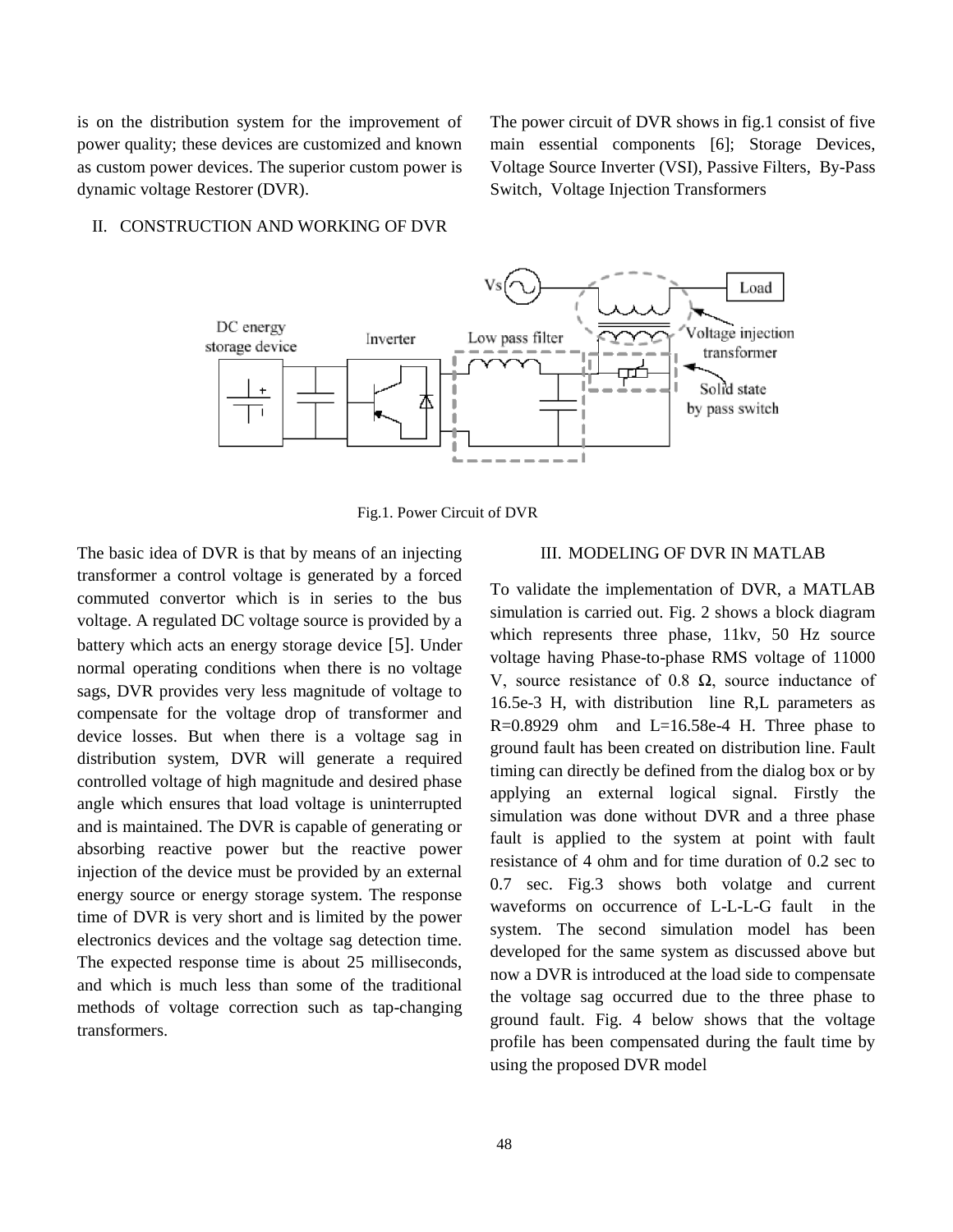

Fig. 2. Generation of voltage sag due a three phase fault in the distribution line without DVR.



Fig. 3. Three phase per unit line voltage and current waveform without DVR for instantaneous sag